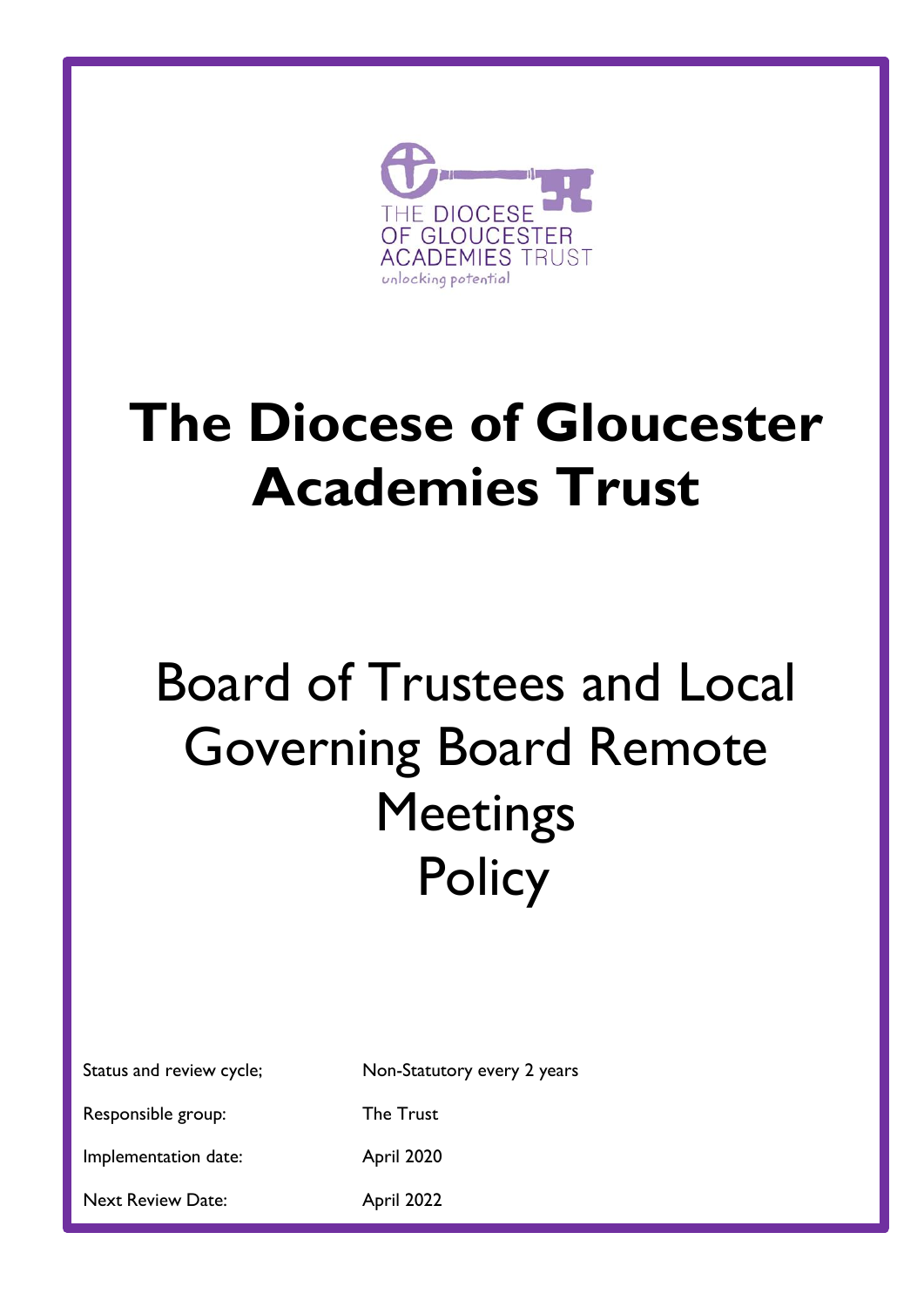

**Board of Trustees and Local Governing Board Remote Meetings Policy**

## **1. Policy Statement**

The Trust is an organisation with a Christian foundation. Responsibility for the governance of the Trust lies with the Board of Trustees as set out in the Trust's Articles of Association (the articles). Trustees are required to hold a minimum of three meetings in each school year to exercise their functions as set out in the Trust's articles. The Trust's scheme of delegation sets out a requirement for Local Governing Bodies (LGB's) to hold between three and six meetings in each school year and an additional three finance and resources meetings within the school year.

The Trust's articles and scheme of delegation include provision for Trustees and Local Governors to attend meetings remotely via telephone or video conferencing.

### **2. Purpose and scope**

This policy is intended to provide guidance to Trustees, the LGB, Clerk to the Board of Trustees and Clerks to LGBs for holding virtual meetings in the event of unexpected or unavoidable circumstances which prevent a face-to-face meeting being held.

For the purpose of this policy any Trustee or Governor attending a meeting remotely will be referred to as the 'remote attendee'.

## **3. Participating in a meeting remotely**

- 3.1 A Trustee or Local Governor is permitted to attend a meeting by telephone or video conference if:
	- They have given notice of their intention to do so at least 48 hours before the meeting commences.
	- They have provided details of the telephone number or video conferencing software to the clerk at least 48 hours ahead of the meeting.
	- All other Trustees and Local Governors have access to the appropriate equipment for remote participation to take place.

 3.2 If appropriate equipment is not available or accessible, then the meeting may go ahead, without the participation of the remote attendee so long as the meeting is otherwise quorate.

| Responsible Dept: | <b>The Trust</b> |
|-------------------|------------------|
| Reviewed:         | New policy       |
| Ratified:         | XXX XXX          |
| Next Review:      | XXX XXX          |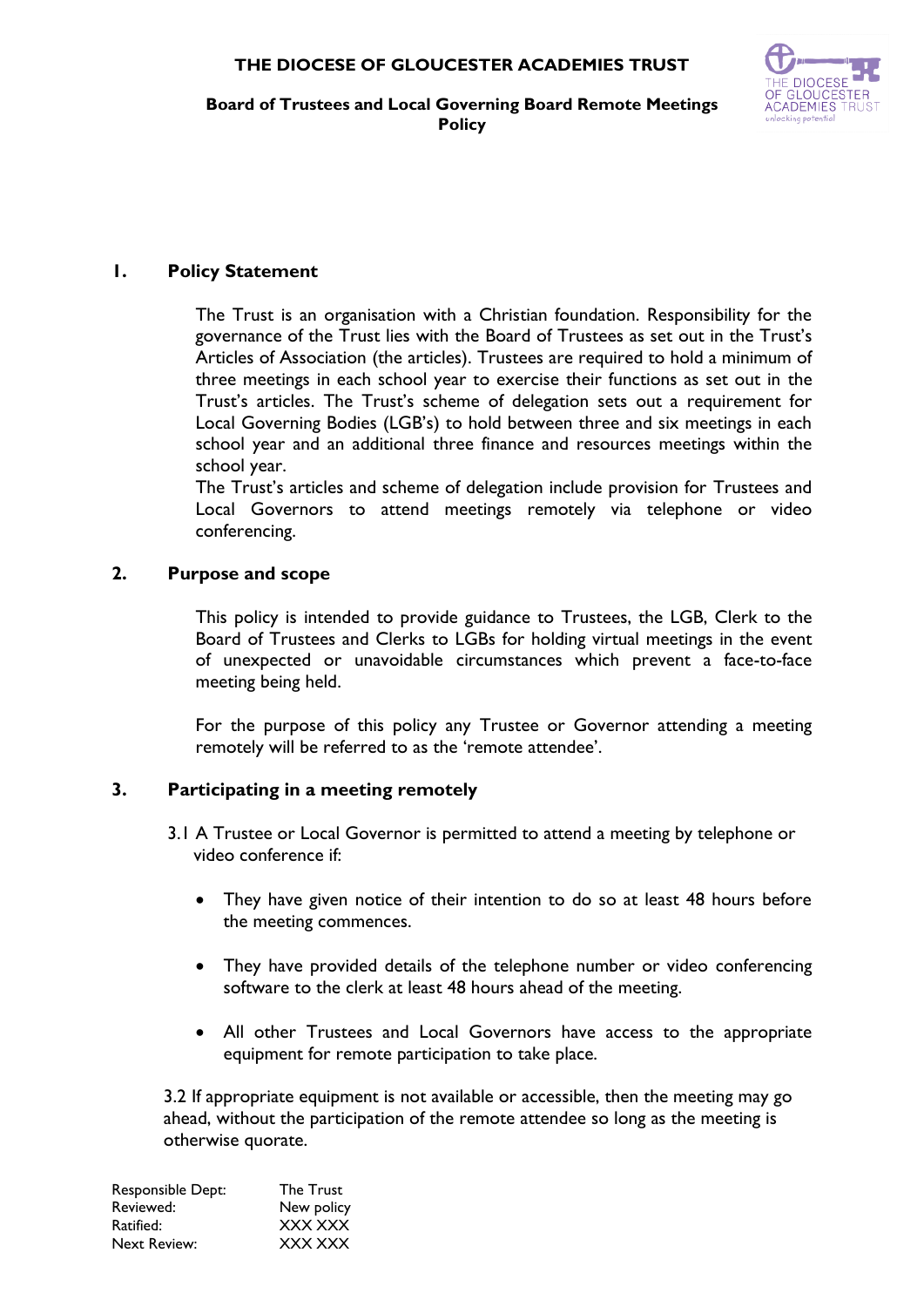

#### **Board of Trustees and Local Governing Board Remote Meetings Policy**

- 3.3 The attendance of the remote attendee must be recorded as such in the meeting minutes and on the published meeting attendance record.
- 3.4 If a vote is to be held during the meeting the remote attendee is entitled to participate and vote as usual. If an open vote is held, the Trustee or Local Governor participating remotely should be asked directly what their vote. If a closed vote is held the Clerk should ensure video streaming and speakers are turned off and they should ask the Trustee or Local Governor to confirm their vote to them. The remote attendee's vote is not required to be separately recorded in the minutes of the meeting. If this is not possible then the remote attendee will be required to vote publicly or abstain.

#### **4. Chair's emergency powers**

In the event of an unexpected or unavoidable circumstance where it is unsafe for Trustees or Local Governors to meet face-to-face and alternative arrangements cannot be made then the Chair of the Board of Trustees or Chair of the LGB is permitted to make the decision for a remote meeting to be held.

#### **5. Remote meeting proceedings**

- 5.1 The statutory notice arrangements of seven clear days written notice of the meeting, as set out in the Trust's articles and scheme of delegation for LGBs, shall apply.
- 5.2 A written agenda and all papers relevant to the meeting shall be distributed seven clear days of the meeting as set out in the Trust's articles and scheme of delegation for LGBs.
- 5.3 The quorum for the meeting shall be as set out in The Trust's articles or scheme of delegation for local governing boards or the relevant committee terms of reference.
- 5.4 A Chair shall be appointed from the membership of the meeting attendees excluding any employed member of Trust staff.
- 5.5 The meeting shall be clerked in the same way as any other meeting of the Board of Trustees or LGB. If the Clerk is for any reason unavailable to clerk the meeting, Trustees or Local Governors may appoint – excluding a Trustee or Headteacher - a clerk from their membership.
- 5.6 Any new or existing conflict of interest pertaining to the agenda items for discussion will be declared at the start of the meeting. If a trustee or Local Governor, due to a conflict of interest, is prevented from participating in any part of

| <b>The Trust</b> |
|------------------|
| New policy       |
| XXX XXX          |
| XXX XXX          |
|                  |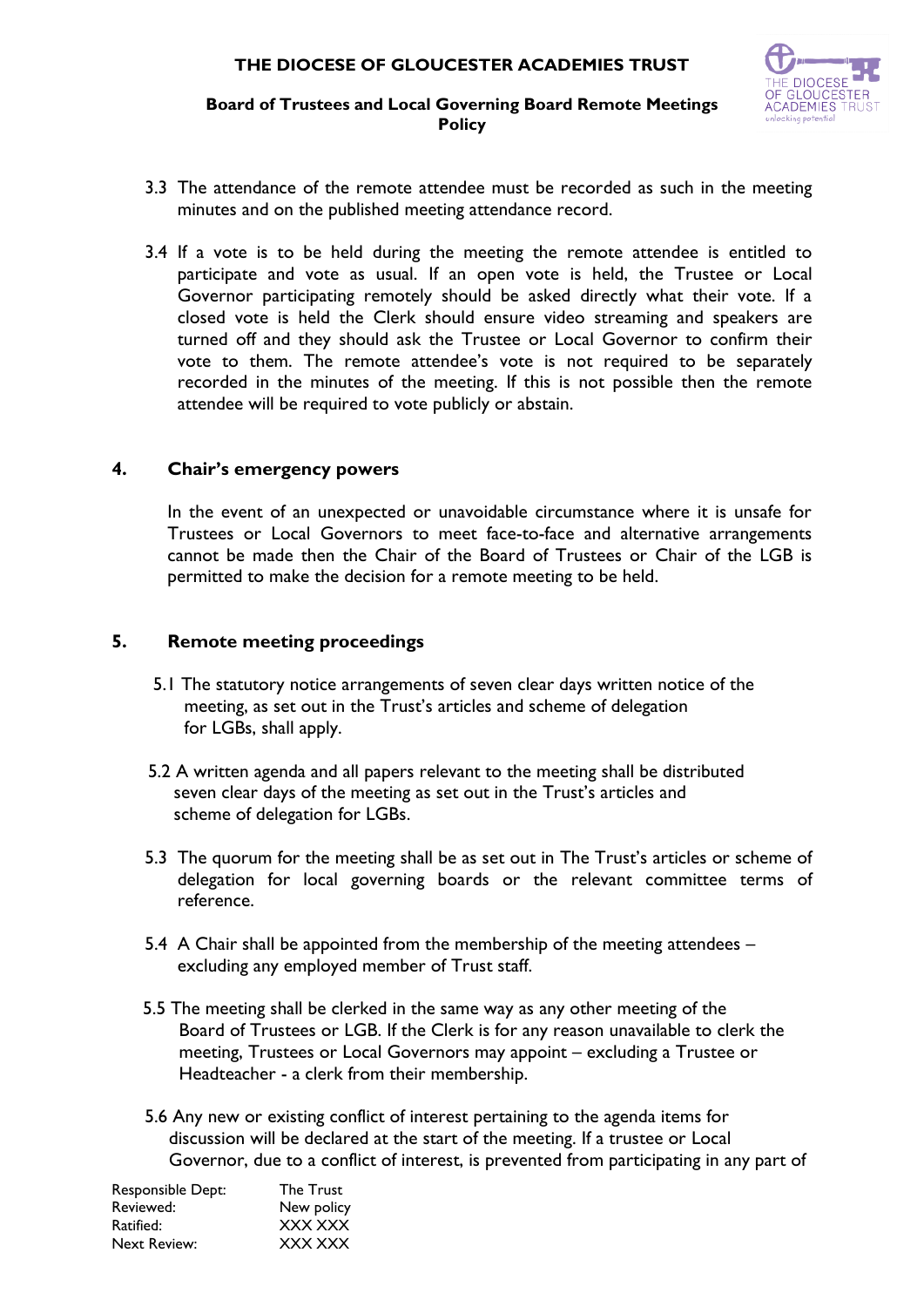## **THE DIOCESE OF GLOUCESTER ACADEMIES TRUST**



#### **Board of Trustees and Local Governing Board Remote Meetings Policy**

 the meeting the Clerk should ensure they fully cease participation and end the telephone call or video conference access, reconnecting when the item discussion or vote has concluded.

- 5.7 The meeting minutes shall be drawn up and distributed as set out in the Trust's articles or scheme of delegation for LGBs.
- 5.8 The meeting minutes shall be agreed by the meeting membership and signed by the Chair of the meeting at the next meeting. If the next meeting is held remotely then the minutes may be agreed at that meeting and signed by the Chair outside of the meeting.

### **6. Data protection**

6.1 The meeting shall not be recorded on any digital device or programme used by the Clerk, any Trustee or Local Governor unless:

- The intention to record the meeting is made clear to all attendees prior to the recording being made with the opportunity to express any objections.
- All attendees provide consent to the recording taking place.
- It is agreed that recording the meeting will assist with the accuracy of creating a written record of the meeting.

6.2 If attendees agree to the recording of the meeting the following must apply:

- At the meeting, before recording is commenced, the Chair will notify all attendees that recording will take place.
- Attendees who are not present at the start of the meeting will be notified upon their arrival if a recording is being made.
- 6.3 Within the minutes of a meeting, details of the following will be recorded:
	- Any objections made regarding the meeting being recorded.
	- The Chair's consideration and final decision regarding the commencement of recording.
- 6.4 Whether attendees other than the Clerk are permitted to make recordings is at the discretion of the Board of Trustees or LGB. When this decision is being made, the purpose of the recording will be taken into account.
- 6.5 All actions taken by the Board of Trustees or LGB, including the creation, storage, retention and disposal of recordings will be in line with the provisions of the Data

| Responsible Dept:   | The Trust  |
|---------------------|------------|
| Reviewed:           | New policy |
| Ratified:           | XXX XXX    |
| <b>Next Review:</b> | XXX XXX    |